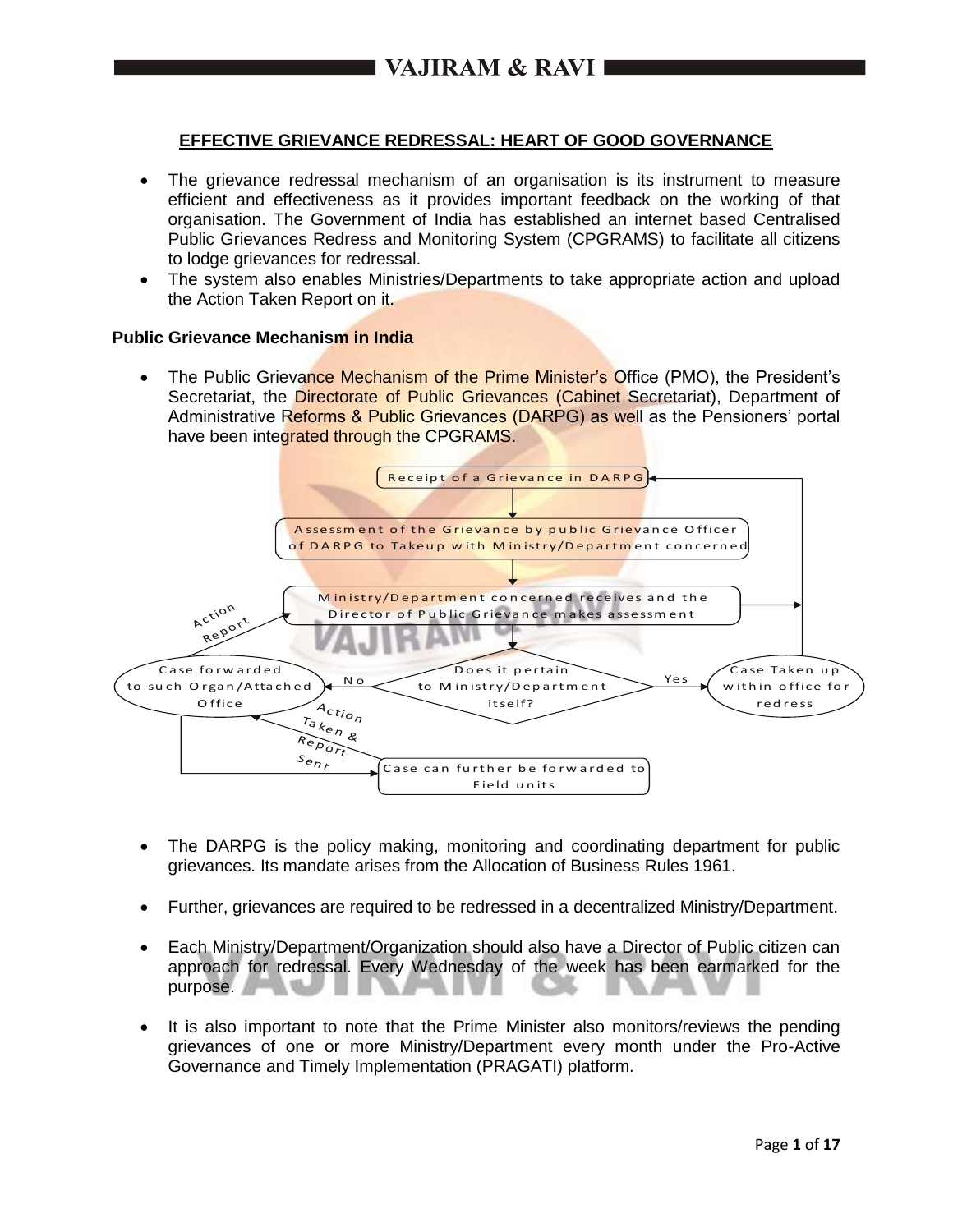## **Disposal Rate**

- During the last three years, while the total number of grievances has increased, it is as important to note that the disposal rate has also improved.
- In order to have a single pan India Public Grievance Redressal System, and to ensure that the citizen's experience is satisfactorily uniform, it is necessary that the State Public Grievance Redressal Systems also need to be integrated with CPGRAMS.
- The State Government related grievances received in CPGRAMS are only forwarded to the concerned State Government for redressal, but are not monitored by the Centres.

#### **New Developments**

- A person can lodge a grievance on the PG portal through the Common Service Centre located in his area by paying a nominal fee. A toll free facility for receiving reminders regarding pending grievances is also being introduced. A mobile App which allows lodging and tracking of public grievances on android based mobiles was launched on October 2015.
- This has been integrated with United Mobile Application for New-age Governance (UMANG).

#### **Grievance Analysis**

• For effective public grievance redressal, an important tool is regular analysis of public grievances received in order to help identification of the problems areas in which modification of policies and procedures could be undertaken.

VAJIRAM &

#### **Award Scheme**

- The DARPG has also launched an Award Scheme as an incentive for recognising outstanding performance in redressal of public grievances through issue of Certificate of Appreciation on a quarterly basis.
- In addition, a Public Grievance Call Centre has been made operational with effect from February 2016 for reminding concerned officials of the top 40 Ministries/Departments/Organizations receiving bulk of the grievances, for expeditious disposal of grievances pending for more than two months.
- Frequent review meetings are being held in the DARPG for monitoring pendency/disposal for public grievances.

#### **Citizen's Charter**

- The Citizen's/Client's Charter, is another tool for good governance. This is a written declaration by a Government department that highlights the standards of service delivery that is subscribes to, the availability of choice for consumers, avenues for grievances redressal and other related information.
- Though it is not enforceable in a Court of Law, the Citizen's/Client's Charter is intended to empower citizens and clients so that they can demand committed standards of service and avail remedies in case of non-compliance by service provider organisations. The basic thrust of the Citizen's/Client's Charter is to render public services citizen centric by making them demand driven rather than supply driven.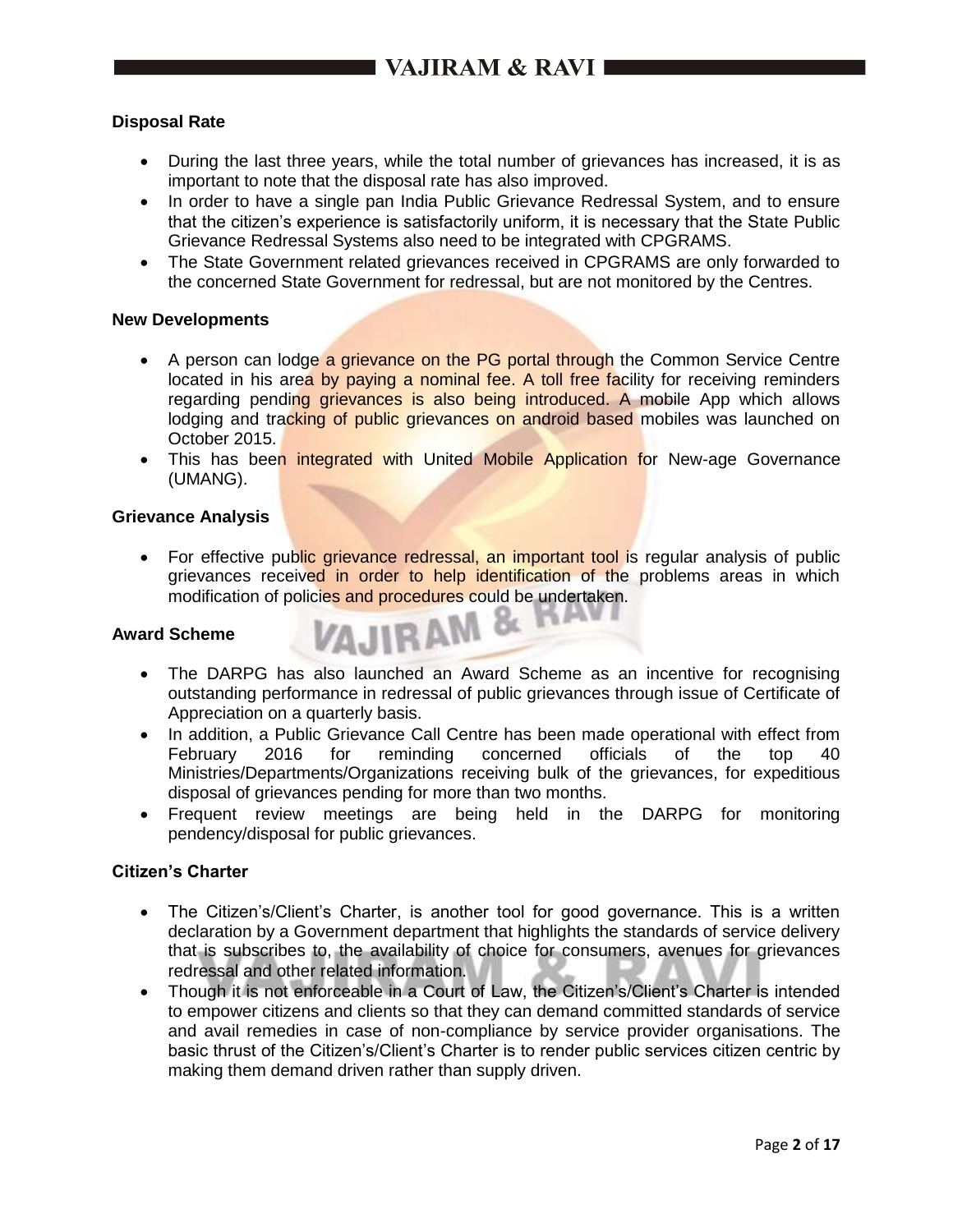Conclusion:

 The effort to usher in an era of Sushasan has begun on a very promising note. However, it is also important to understand that governance is an area where the citizen too has a specific role to play at every given point.

#### **e-Governance: Grievance Redress for a New India 2022**

Public redress of grievances as a cornerstone of 'Minimum Governance' is a key aspect of New India 2022. Closely related to this is the growth of e-Governance through unique and cutting edge initiatives in India especially in the last few years.

#### **Sevottam and CPGRAMS**

- The DARPG has developed a framework called 'Sevottam', which essentially means Excellence in Public Service. Under this scheme, every Government Department must have a Citizens' Charter outlining the main services with service standards and timelines, a Public Grievance Redress Mechanism, and a system with assessment and improvement of public service delivery standards.
- DARPG has put in place a Centralized Public Grievance Redress and Monitoring System (CPGRAMS) since 2007. It is a flagship initiative by the Government of India to address public grievances in a centralized, transparent, accountable and efficiency manner.



- Experiences shows that while CPGRAMS has made a good beginning, it needs to be substantially upscaled to emerge as a major avenue for posting and redress of public grievance. Likewise, data available in CPGRAMS needs to be more effectively used to identify the root causes and focus areas for reforms in top grievance receiving department.
- The DARPG is also doing its part at being innovative by launching schemes such as the Public Grievances Call Centre, Twitter Seva and even a new version of CPGRAMS with additional features is slated for launched shortly.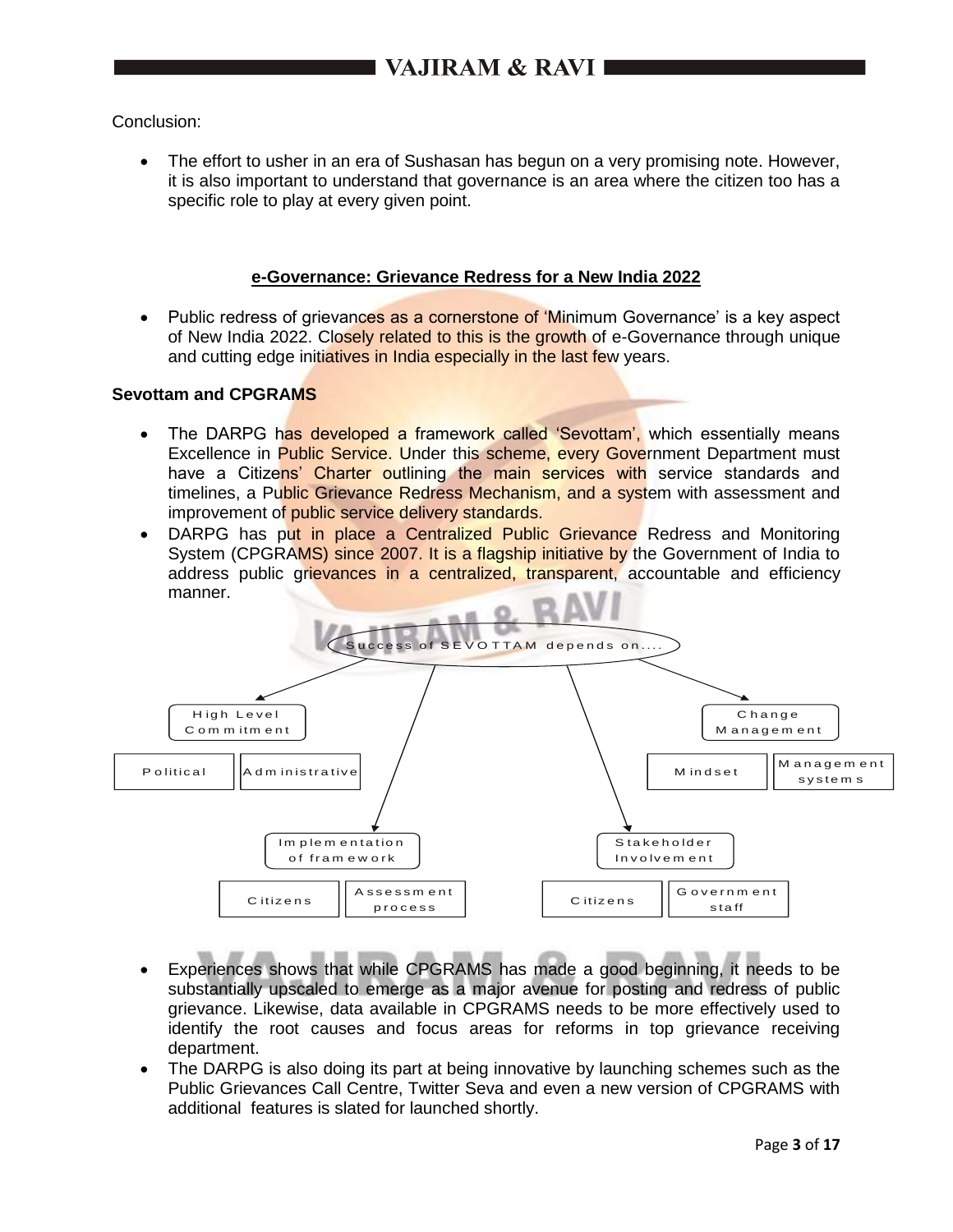#### **Public Service Delivery Act**

- The Government of India had proposed the Right of Citizens for Time Bound Delivery of Goods and Services and Redressal of their Grievances Bill 2011 in the Lok Sabha.
- The Bill provided for right to time bound delivery of goods and services to every citizen's charger, grievance redressal mechanism for non-compliance of Citizen's Charter and penalty on defaulting officer and compensation upto the same amount to the applicant. However, the Bill lapsed with the dissolution of the 15th Lok Sabha.

#### **UMANG**

- The government has recently launched a Unified Mobile Application for New-age Governance (UMANG).
- UMANG provides a single platform for all Indian Citizens to access pan India e-Gov services ranging from Central to Local Government bodies and other citizen centric services.

#### **MyGov**

• MyGov.in is a unique and cutting edge participatory governance initiative involving the common citizen at large, initiated by the Prime Minister in 2014. The platform is now an integral component in dissemination of information and seeking public opinion.

#### **Other Citizen Centric Services**

- It is heartening to note that several State Governments have used online platforms for citizens to register complaints. A few such initiatives inlucde the Lokvani project in Uttar Pradesh. Also initiated is the Jansunwai or e-Samvad Portal fully dedicated for grievance redress through e-Governance.
- The Andhra Pradesh online portal 'aponline.com' is one of the most comprehensive State Government set-ups for an e-interface between the Government and citizens with an integrated grievance redress channel as part of its real-time governance initiative.
- Also e-Pariharan has been launched in Kerala to facilitate online lodging of complaints.

#### **Public Grievances beyond G2C**

 Citizens may have far more number of grievances when they purchase some goods or avail some service, which comes within the ambit of consumer protection. The integrated Grievance Redressal Mechanism (INGRAM) is a portal launched by the Department of Consumer Affairs to create a platform to allow consumers to lodge complaints regarding consumer dissatisfaction.

#### **Future Outlook**

- There are a few fundamental principles which may need to be pursued. These include making services available to public in faceless, paperless and cashless mode; providing connectivity and digital identity to all; targeting benefits through Aadhaar enabled, Direct Benefits Transfer; simplifying forms and processes and providing e-platforms.
- The Group of Secretaries in its report on Good Governance had observed that there is a need for capacity building of service delivery officers, knowledge updation, streamlining process, proper monitoring and attitudinal shift amongst Government staff towards more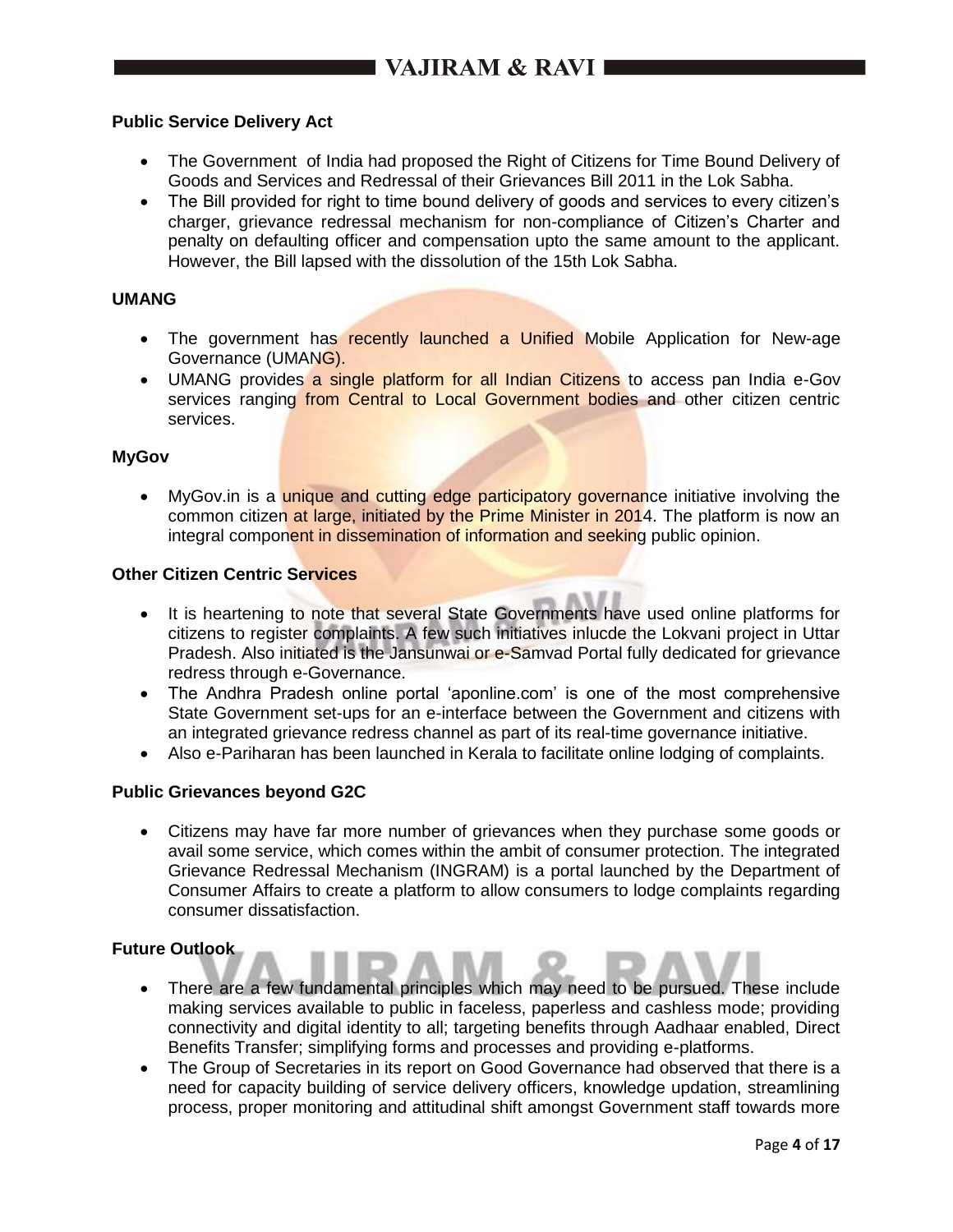transparent and accountable governance. Awareness is also required among the public about their rights under the Right to Service Act.

- Adoption of ICT has made significant strides at various levels in Government. Under e-Taal which is a web portal disseminating electronic transactions of e-governance projects, over 30 billion transaction covering more than 3500 services have been undertaken in the calendar year 2017.
- India must move to a regime where service standards are at par with the best in the world. All G2C services must move online, eliminating the need for the public to visit any office or interact with a Government functionary for service requirements. The Public services Delivery Act has already been enacted in 20 States and more States may need to follow suit.
- In order to realize the vision of widespread dissemination and public citizens' awareness of their rights and opportunities for redress, initiatives such as Jaago Grahak Jaago must become mainstays. Further, under the CONFONET scheme, all consumer for a should be computerized and net worked to enable online dissemination of information and ensuring quicker disposal of cases.

# **Public Grievance Redressal: Governance Challenge**

- Efficient and effective public institutions provide the foundation on which the story of public trust can be developed, building on public satisfaction with administration and service delivery.
- Public grievances, therefore, present the most domineering challenge before any government. But this challenge is complex and its resolution requires multi-dimensional focus and multilayered interventions necessitating (a) timely capture of grievances by creating spaces for their expression; (b) effective redressal of existing grievances by creating robust redress mechanisms; and (c) accomplishing grievance free governance by addressing the root cause and working on alternate policies or institutional reforms, where necessary.
- As the responsibilities for service delivery shift away from the state towards service providers in the private sector and civil society institutions in many sectors, grievances related to these have grown too.
- In each sector, some grievance issues are of similar nature, but there are many grievances specific to the nature of particular responsibilities entrusted with administrators and entitlements of citizens in the sector. Hence, public grievances emerge around varied situations.
- These may be individual centred or may involve groups or a category of people, bundled together for reasons of identity or circumstances. Grievances around discrimination based on gender, caste or tribal identity or violation of specific rights or entitlements of involving women, SCs and STs have grown over the years. Grievances of groups formed by association based on shared circumstances are often quite diverse.
- Group grievances are also visible around scheme beneficiaries or specific target groups, like poor, unemployed, widows, etc.
- Such groups also articulate individual grievances, which are sometimes location or time specific. However, these often offer the possibility of collective redressal or prevention by attempting correctives at policy or administration level.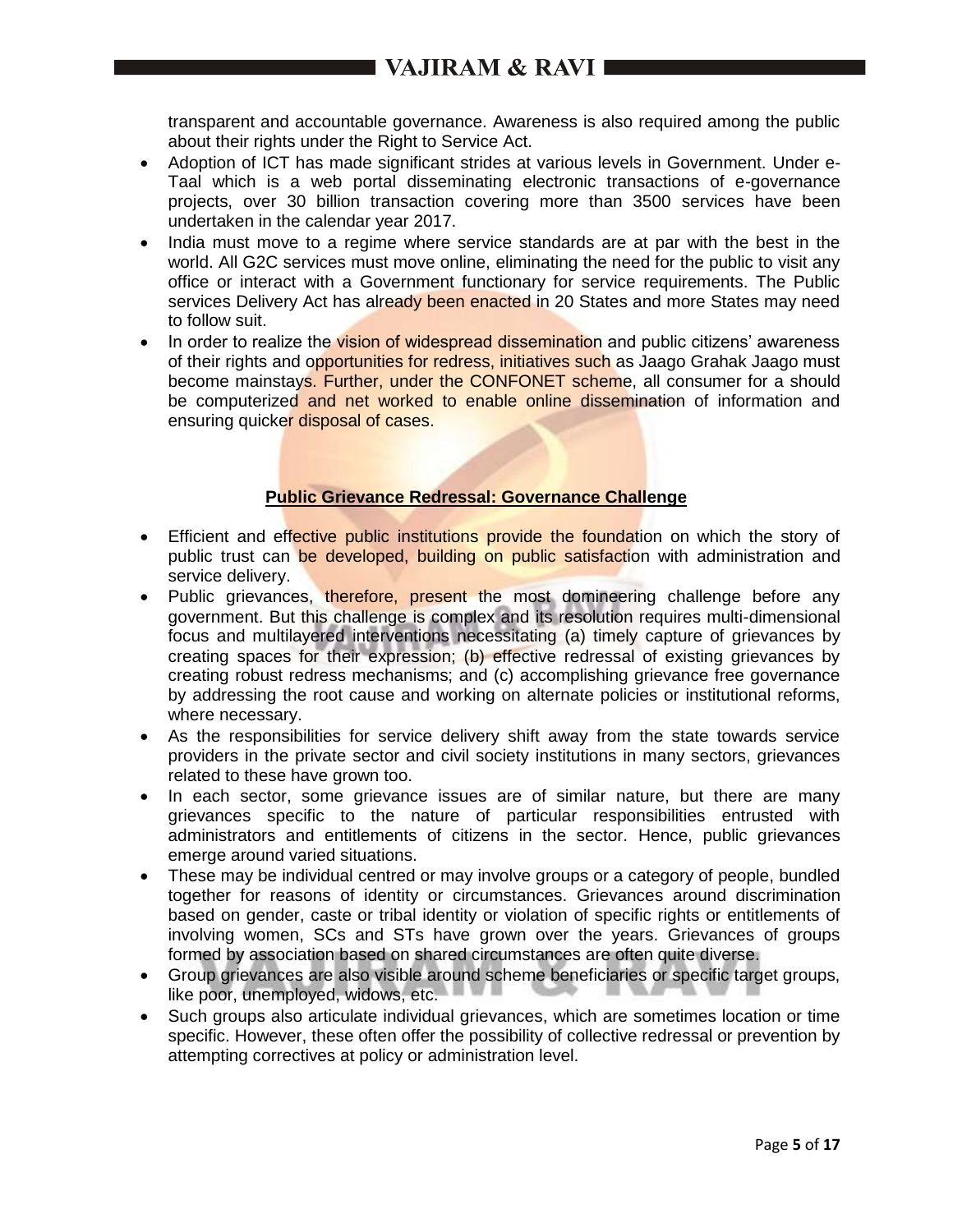### **Evolution of Mechanisms**

- The drive to set up public grievance redressal mechanisms gained momentum following the Chief Ministers' Conference in 1987 and the adoption of Action Plan for responsive and citizen-centric administration. What followed was a concerted effort to put in place three key mechanisms-citizen charters, information and facilitation counters and public grievance redressal machines.
- Public grievance redressal mechanism was also central to the Sevottam model that was adopted later; and it was a significant variable in the Results Framework documents which were to became and important performance measure.
- Two significant milestones in the evolution of grievance redressal mechanisms in India were the constitution of public grievance cells in the Ministries/Departments/Organisation, with the formal responsibilities of grievance redressal being assigned to a designated officer, setting up of DPG to monitor the redressal of public grievances in select organisations with large public interface and higher level of grievances.
- A review of the grievance redressal mechanisms in government of India Ministries, Department and Organisations undertaken in 2008.
- It found that these remained largely ineffective in the absence of adequate authority, human resource support or poor commitment of officers, some of whom were found ignorant of their own citizen's charter. Public grievance mechanism also faced the pressure of staff grievances more than public grievances.
- The mechanism of CPGRAMS remained underutilised for lack of awareness, lack of access to technology and low level of public trust.<br>nerging Scenario

#### **The emerging Scenario**

- There has been a seven-fold increase in the number of grievances received since 2014.
- The overall disposal rate has been quite high with 97 per cent grievances having been disposed.
- The Ministries/Departments should expeditiously examine the grievances received by them and return back the grievances which did not pertain to them within a period of maximum five working days.

#### **Redressal versus Disposal**

- In their eagerness to comply with these instructions, grievances are increasingly being disposed by some departments or organisations simply with the suggestion to approach another agency, sometimes a subordinate office.
- In some cases, the grievance is being re-sent to the agency against which the complaint is made and in some others, the online grievances is being disposed with the advice to take the grievance to the portal of the agency or some complaint committee.
- DARPG too expressed concern that in many cases, grievances were being closed without the complainant knowing the reasons for that – it also issued instructions to give valid reasons for closure. However, in many cases, this is still not being done.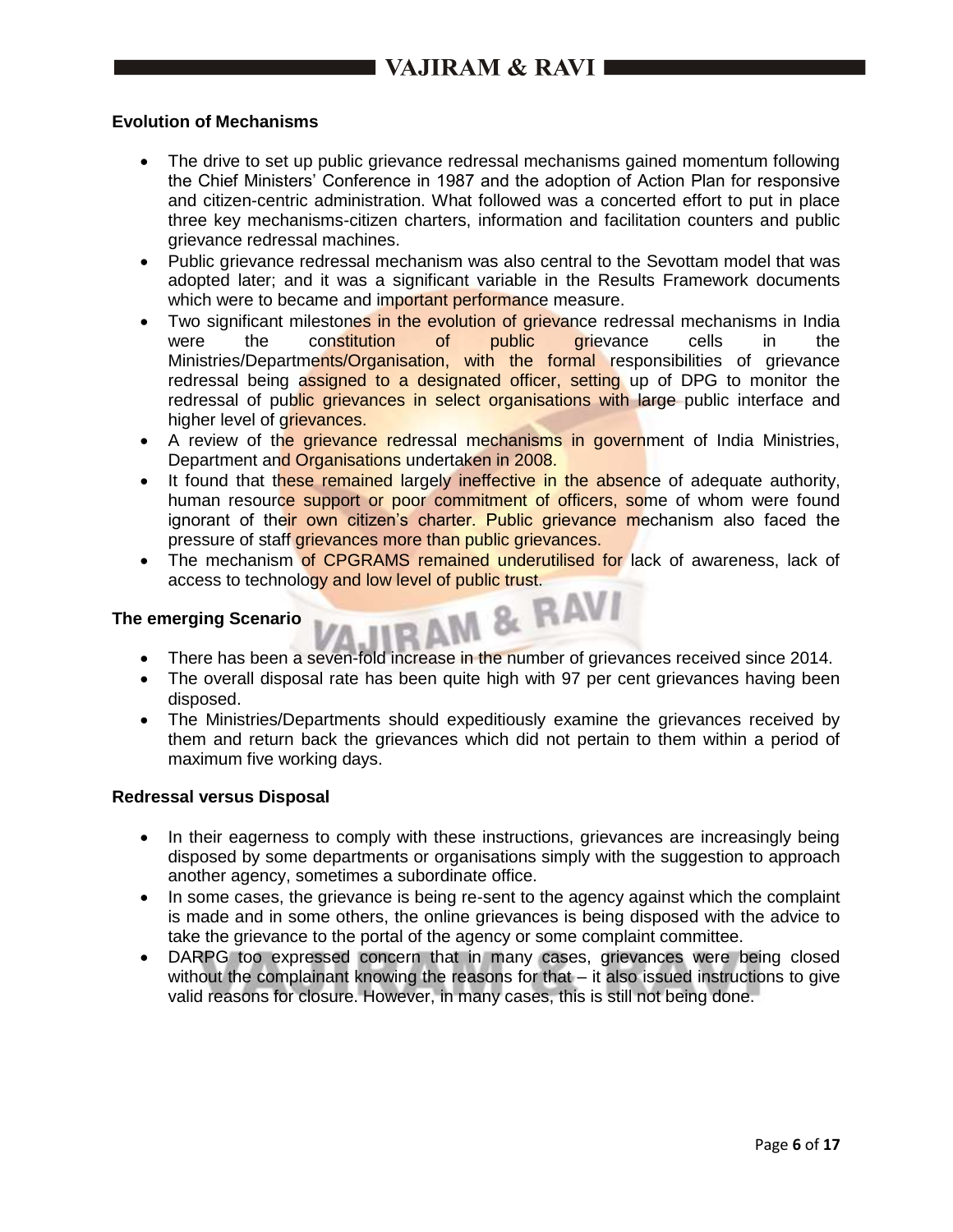#### **The Federal Dynamics**

- Many grievances received on CPGRAMS are related to State governments.
- Some grievances received on CPGRAMS revealed that in several of these cases, the petitioner was asked to approach the State government and the grievance was disposed rather than forwarded. There was no redressal.
- It is important to ensure that CPGRAMS plays the facilitator role for the public without impinging on the nature of federalism. The performance of States on the portal can be left to them but the facilitation responsibility of the Centre cannot be shed when a public grievance is registered, and there is a jurisdictional conflict involved.

#### **Private Provision of Public Service**

• Where service delivery has moved to the private providers on account of changing perspective on governance, accountability mechanisms need to be put in place to ensure that rights of service users are not at stake and grievances can be addressed at appropriate level to offer effective redressal to the aggrieved.

#### **Accountability Issues**

- Many of the grievances also involve complex issues and overlapping jurisdictions, necessitating disentanglement and clarity over rules, regulations, processes, jurisdictions and appropriate mechanisms for redress. Furthermore, there is the issue of coordination across multiple authorities in case of many grievances.
- Hence it is important that mechanisms for grievance redressal are created at appropriate levels so that access and effectiveness issues are addressed appropriately. Ease of access amy increase with decentralisation of the mechanism, but it may bring in issues of local prejudice and the accused deciding the complaint unless some autonomous structures are available and there is scope for appeal. The centralised online mechanism can address this challenge.
- Its effectiveness, however, is still conditioned on (a) how the issues of access to technology and ability to read and write are addressed; (b) how accountability mechanisms can be built in to ensure that disposal of public grievance is not simply presumed to imply redressal. There is need, therefore, to simultaneously utilize other mechanisms like *lok adalata, jan sunwais,* social audit. Mobile apps etc. to ensure inclusion of those who may not have access to CPGRAMS.

#### **Public Grievances as Opportunity**

 Timely capture and appropriate analysis of public grievances offers an opportunity to public institutions to address performance appropriately. It is important to realize that a patriarchal approach to grievance redressal may sometimes prove to be less effective than a participatory approach, where suggestions to improve the functioning of institutions or policy, or to prevent the grievances are invited from the public and considered with an open mind.

#### **Reading the Absence of Grievances**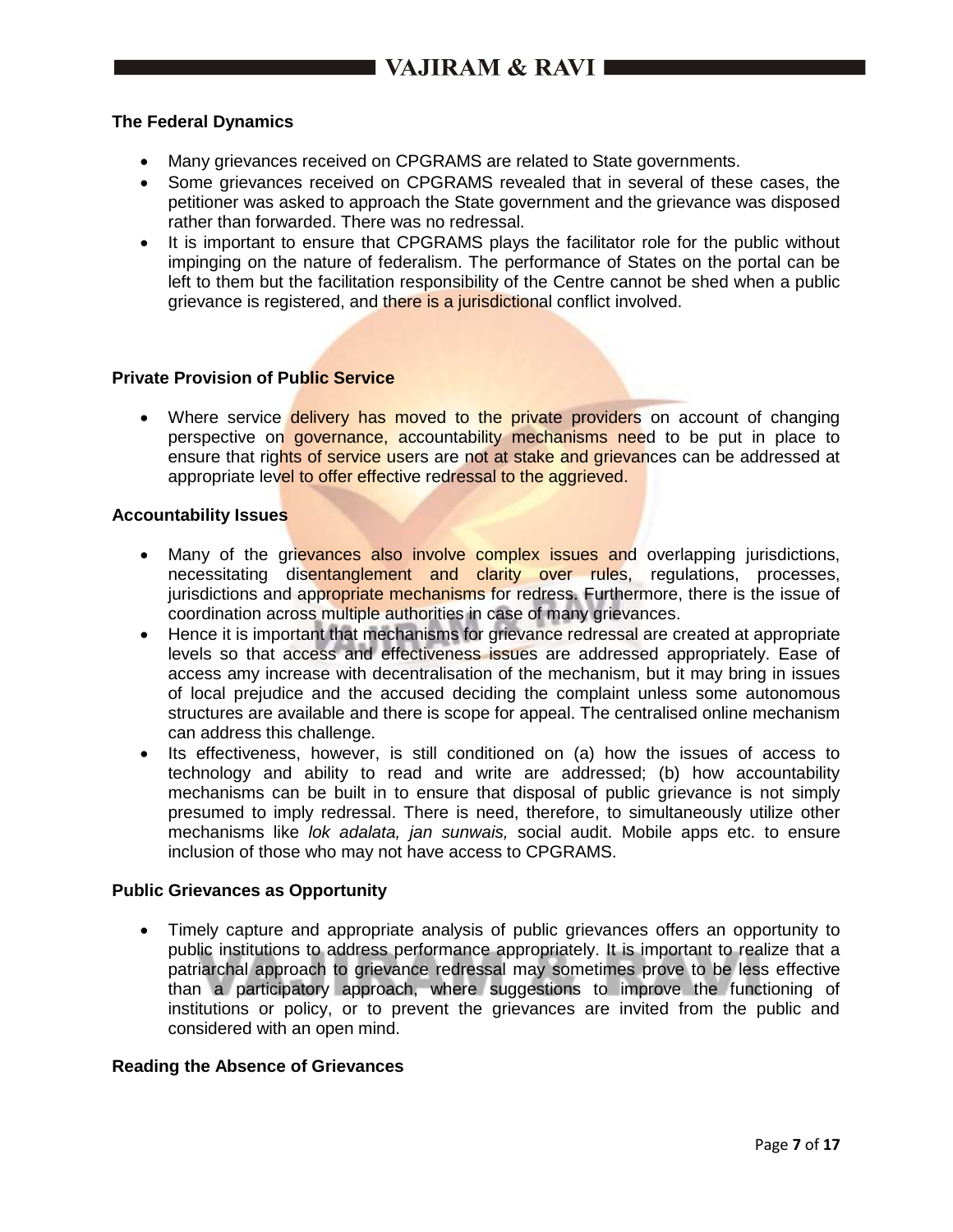- One should not read too much into the absence of grievances, as this may be on account of poverty on mechanisms for expression, fear of reprisals or simply lack of public faith in the ability to get redress.
- Even as the ultimate challenge is to work towards a state of governance, which does not deliver grievances. It is important to ensure the institution of multiple mechanisms for the timely capture and effective redressal of the grievances that may emerge and the course correction that may result after careful analysis of their reasons and possible remedies or prevention strategies.

# **BRINGING INFORMATION TO THE CITIZENS**

- Right to Information is a part of fundamental rights under Article 19(1) of the Constitution.
- As early as in 1976, the Supreme Court said in the case of Raj Narain vs State of UP, that people cannot speak or express themselves unless they know. Therefore, right to information is embedded in article 19.
- Right to Information Act 2005 mandates timely response to citizen requests for government information. The basis object of the Right to Information Act is to empower the citizens, promote transparency and accountability in the working of the Government, contain corruption, and make our democracy work for the people in real sense.
- Further, every public authority is obligated to maintain computerized versions of all records in such a way that it can be accessed over a network anywhere in the country and issued to the person who has requested for information.
- Every public authority should provide essential information to the public through various channels of information (including internet) at frequent intervals so that the use of the RTI Act to obtain information can be kept to a bare minimum.
- No applicant will be required to give any reason for application for request or to provide any personal information except for contact details where it is necessary for the authorities to contact the applicant.
- Right to Information Act 2005 empowers every citizen to
	- 1. Ask any questions from the Government or seek any information
	- 2. Take copies of any government documents
	- 3. Inspect any government document
	- 4. Inspect any Government works
	- 5. Take samples of material of any Government work.

# **VAJIRAM & RAVI**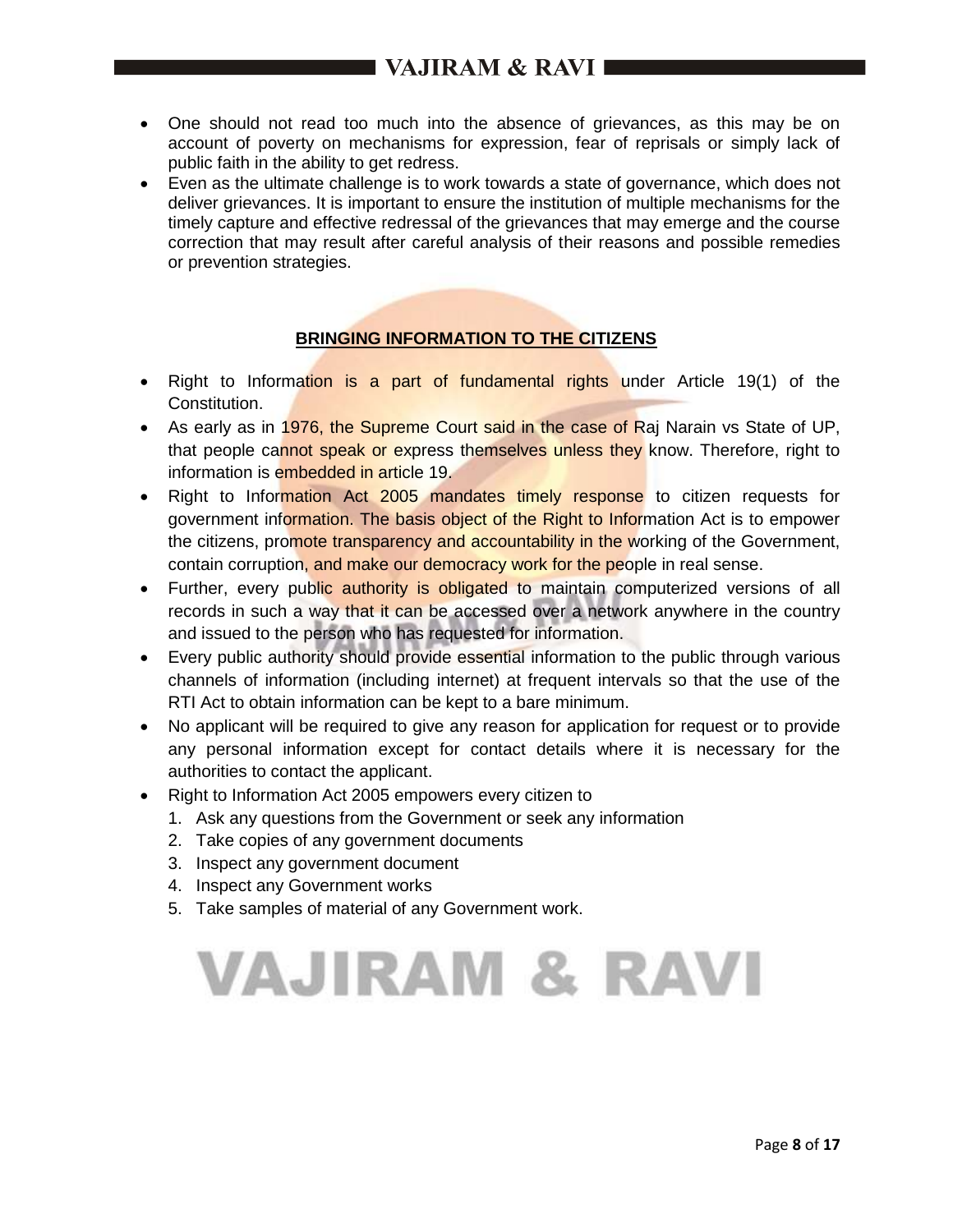# I VAJIRAM & RAVI ■



#### **Latest initiatives**

- The Central Information Commission (CIC) announced that citizens who file appeal/Cases filed under the RTI (Right to Information) Act will now receive real time updates about the status of their cases. The updates about the status of their cases. The updates will be delivered via emails and SMSs.
- A citizen's duty does not end with voting and the RTI Act is a great tool for citizens to come together and be more involved. The government is taking steps to make sure that citizens are not denied the right to information by making the application and follow up process easy.

### **Private Service Providers: Redressal Mechanism**

- There exists a gap in an effective regulatory mechanism for grievances against private service providers, due to the absence of ombudsman in many sectors, such as telecom, etc. This highlights the need and role of the respective sectorial regulatory bodies such as Telecom Regulatory Authority of India (TRAI) etc. in being empowered to become an individual public grievance redressal platform.
- An Indian consumer faces a threefold challenge to lodge a grievance for redressal.
	- $\circ$  Complainants are unaware about the available platforms for resolving their grievances.
	- $\circ$  Even if they do know the appropriate redressal platform, access to the same becomes a major impediment in fitting their grievance.
	- $\circ$  Even if an aggrieved person is able to lodge a grievance with an appropriate government platform, they risk high chances of it remaining unresolved. Without prejudice to these, Indian consumers have generally lacked a complaint filling culture, which is another major obstacle requiring a solution from the government.
- To overcome these challenges, and to empower all citizens with a convenient grievance redressal mechanism, the government led by the vision of implementing 'ART for Governance', i.e. Accountability, Responsibility and Transparency.
- It has not only digitized the existing public grievance mechanisms operational in the country, but has also launched several new platforms, such as the Railway Ministry's *Nivaran*, Ministry of Petroleum, Oil and Natural Gas's e-Seva, Pro-Active Governance and Timely Implementation (PRAGATI) a multi-purpose grievance redressal platform,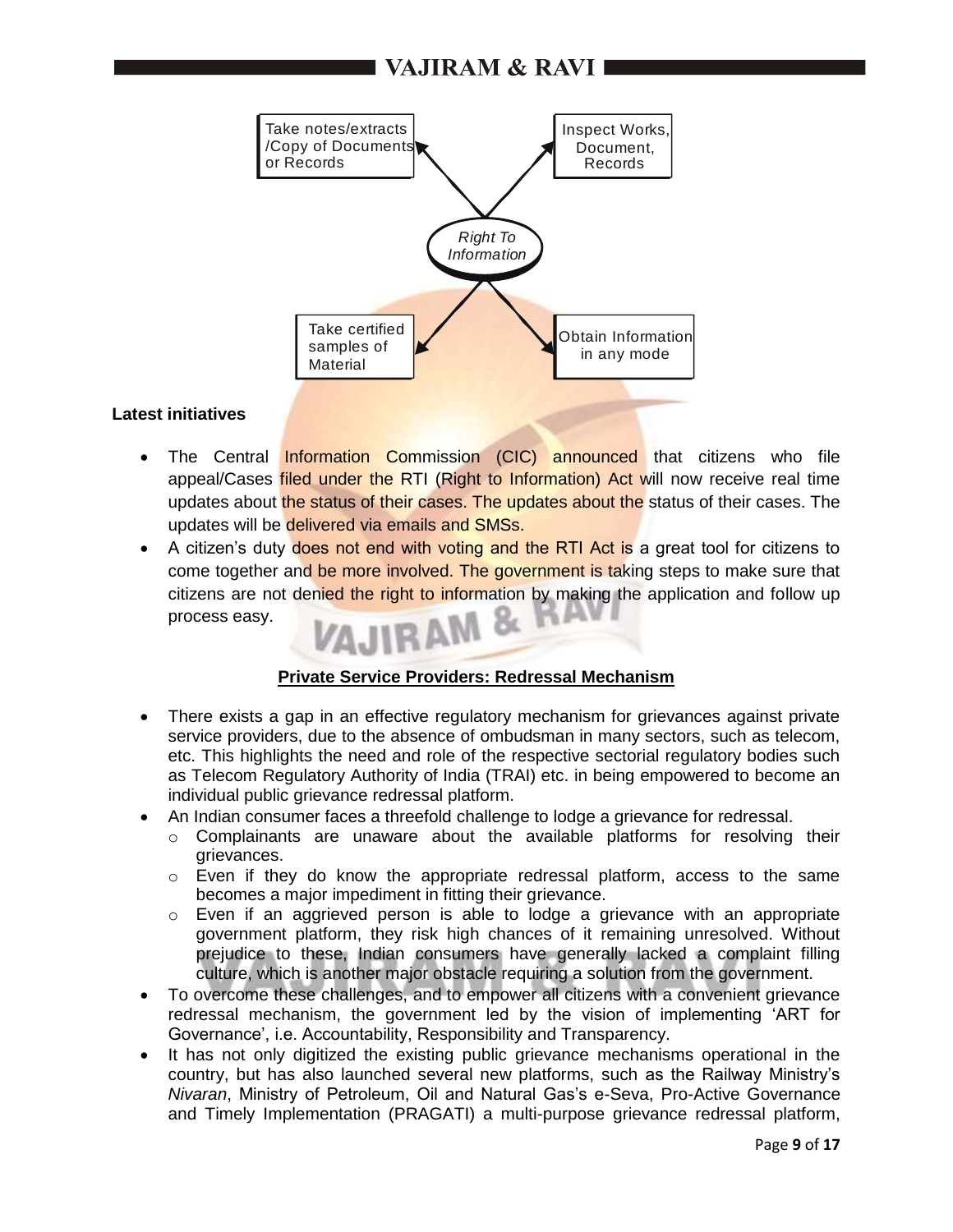etc. which allow citizens to lodge their grievances against government services, as well as private service providers in certain instances through online means.

- The use of Information and Communication Technology (ICT) have managed to overcome the first two challenges to a certain extent. However, the third challenge, i.e. action on grievances still remains largely unaddressed. One of the pending legislations capable to address this is 'The Right of Citizens for Time Bound Delivery of Goods and Services and Redressal of their Grievances Bill'.
- Further, though the various online redressal platforms are a welcome step, owing to the weak infrastructure and knowledge required to access these online platforms, a vast population remains excluded from availing such grievance redressal mechanisms. Therefore, there is a need for setting up ombudsman, to redress consumer grievances.
- Another alternate for efficient consumer grievance redressal, would be to further empower the Sectorial regulators to act as tools for public grievance redressal platforms against private service providers.
- Apart from empowering them to entertain individual consumer grievances, they also need to be made accountable to the people.
- TRAI had advocated for establishing a three-stage grievance redressal mechanism for telecom sector – resolution by Telecom Service Providers, resolution by Consumer Grievance Redressal Forum (CGRF) – and determination by Telecom Ombudsman.
- However, there has been no follow up progress on this need due to which an aggrieved person has to escalate the complaint either to Telecom Disputes Settlement and Appellate Tribunal (TDSAT), and further to the Department of Telecommunications (DoT), Centralized Public Grievance Redress And Monitoring System (PGRAMS), or else approach the court.
- Considering the vast geographical spread of the country, forming an ombudsman may need to be complimented with various central and state initiatives, such as the Department of Consumer Affairs' (DoCA), suspended initiative of establishing *Grahak Suvidha Kendras* (GSKs) or Consumer Care Centres. Which worked as a one stop centre, by catering to a spectrum of services for consumer welfare.
- It is not just the centre-state tussle which is problem, another notable challenge is the multi-departmental or multi-ministerial redressal mechanisms operating in a single sector. E-Commerce is one such industry which has seen a sleep rise in the number of complaints being registered on the National Consumer Helpline.
- Still the government is not considering appointing a dedicated regular for addressing consumer grievances against e-Commerce companies.
- The absence of a single regulator has encouraged consumers to leverage the foremost asset of e-Commerce players, i.e. digital technology, against them, through complaints and negative reviews on Twitter, Facebook and other social media platforms, which arguably offer a good chance for grievance redressal.

# VAJIRAM & RAVI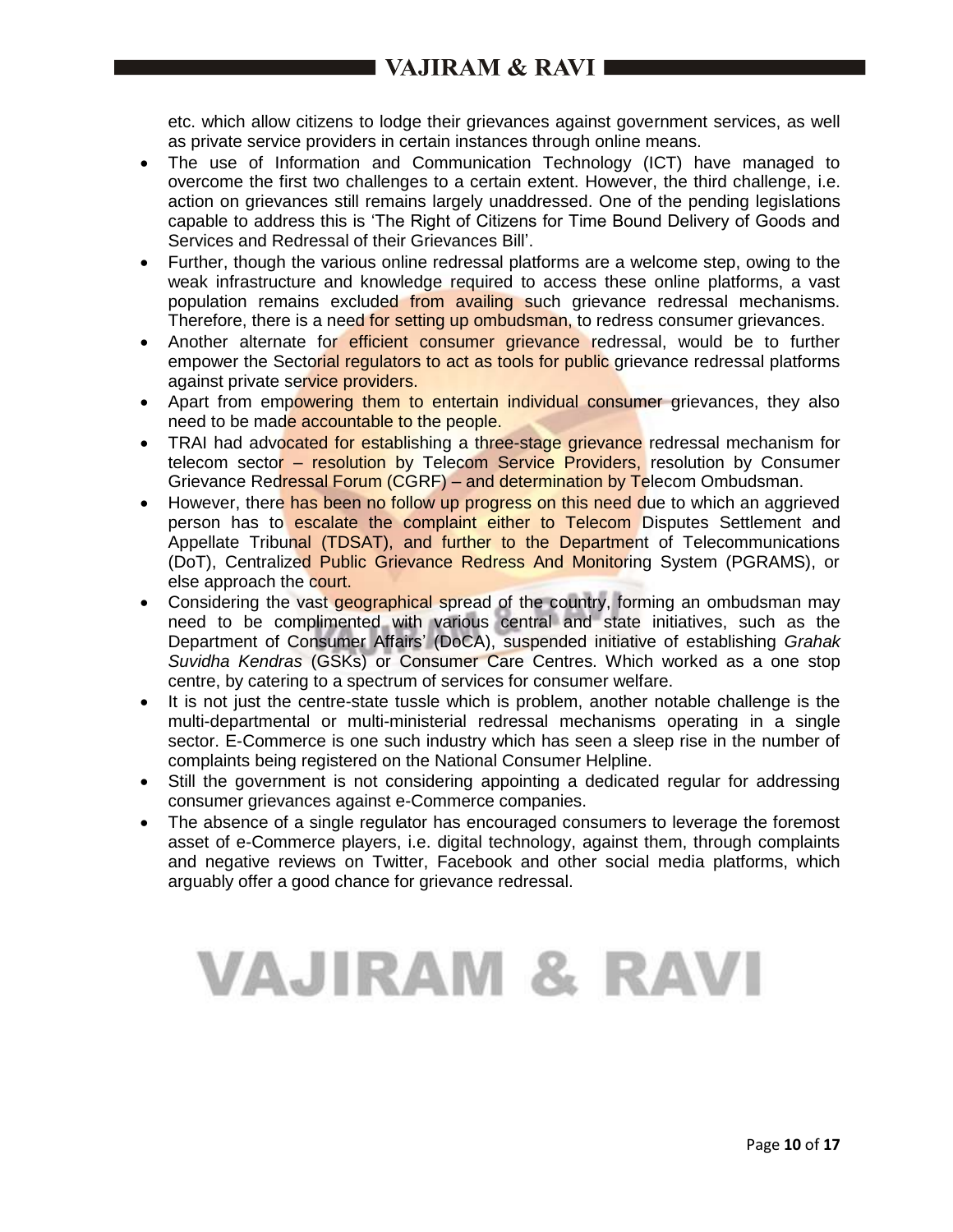## **Grievance Redressal Mechanism for Women**

- The Government has gone a long way in bringing out many initiatives to redress the grievances of women both at work and at home. In alignment with Convention of Elimination of all forms of Discrimination Against Women (CEDAW), Millennium Development Goals (MDG), National Policy for Empowerment of Women and Sustainable Development Goals (SDGs) for a gender inclusive society, many schemes have been initiated by the Government resulting in a positive impact while addressing gender needs.
- The Department of Women and Child development and Ministry of Social Justice and Empowerment have contributed substantially in improving gender equality and child sex ratio and eradicating the evils of female infanticide.
- The Department also implements Social Legislations like Domestic Violence Act, 2005, Dowry Prohibition Act, 1961, Child Marriage Prohibition Act, 2006, Protection of Women from Sexual Harassment at Work Place Act, 2013 and Maintenance and Welfare of Parents and Senior Citizen's Act, 2007 to ensure the safety and rights of women, children and senior citizens as guaranteed under the Indian Constitution.
- Government in 2012 had created an exclusive fund, "Nirbhaya Fund" to oversee the implementation of special projects intended for ensuring women safety.
- To provide safety and security of women and establish the rights of women the National Commission for Women and has been set up at the Centre. Following this, various State Governments have set up State Commission of Women to take up issues related to violation of rights of women.
- Similarly, there are other forums like the independent Human Rights Commissions and the State Child Rights Commissions which provide effective grievance redressal for other categories like the general public and children in particular.

## **Women in Work Places: Grievance Redressal**

- Handbook on the Social Legislation have been developed and training is being imparted to all stakeholders working in various departments.
- The Government has developed an exclusive online complaint system called the SHe-Box through Ministry of Women and Child Development [\(www.mwcdshebox.nic.in\)](http://www.mwcdshebox.nic.in/).
- This Sexual Harassment electronic Box (She-Box) is an effort of the government to provide a single window access to every woman, irrespective of her work status, whether working in organized or unorganized, to facilitate the registration of complaints related to sexual harassment.
- The Government has proposed Special Scheme named **"SAKHI",** which is a One Stop Centre (OSC), intended to support women affected by violence, in private and public spaces, within the family community and the workplace. The objective of the Scheme is to provide integrated support (Medical, Legal and Police help) and assist women affected by violence, both in private and public spaces under one roof.
- The Scheme of Universalisation of Women Helpline is intended to provide 24 hours immediate and emergency response to women affected by violence through referral (linking with appropriate authority such as police, One Stop Centre, hospital) and information about women related government schemes programs across the country through a single uniform number.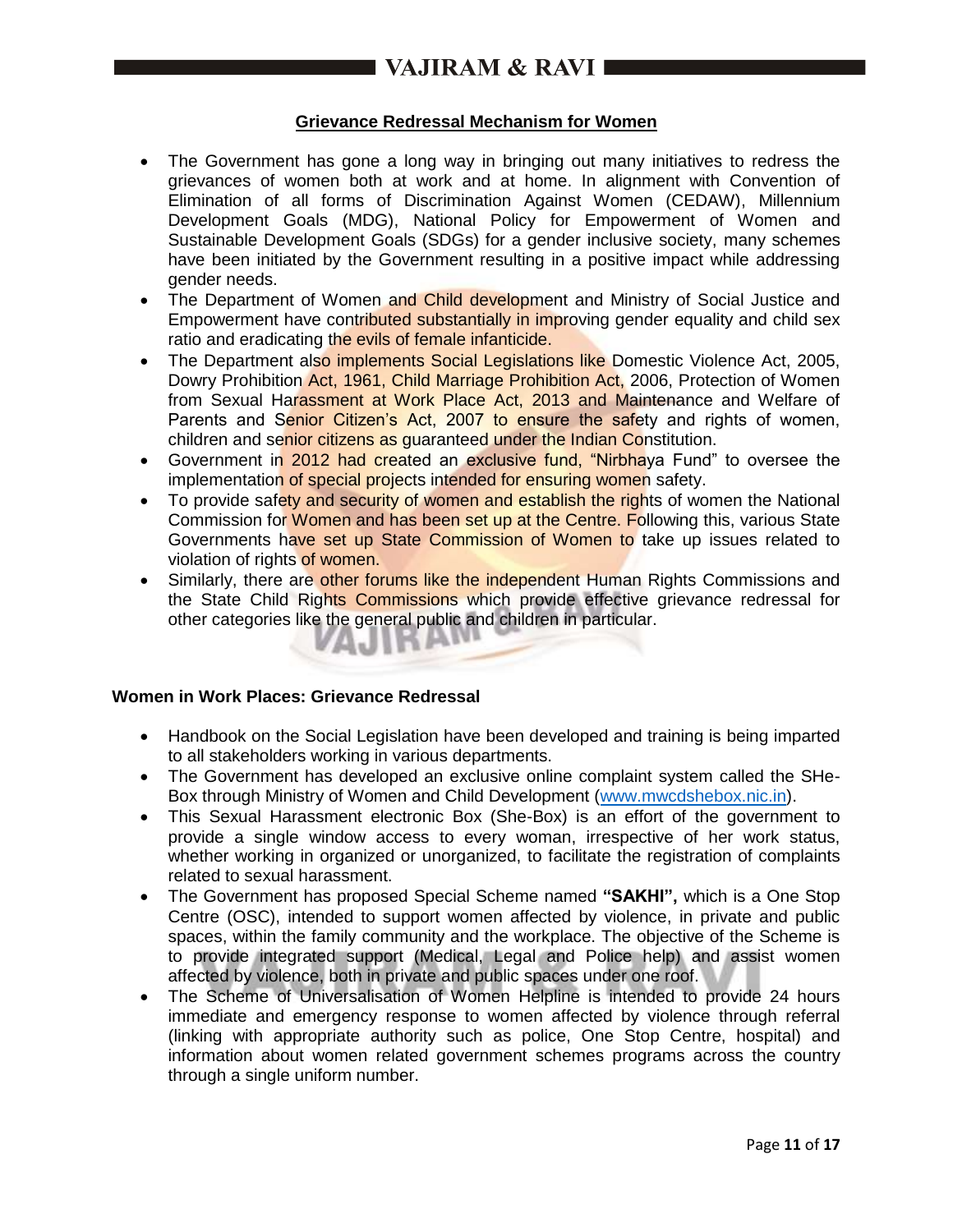#### **Other Means of Grievance Redressal**

- **"Right to Information Act"**
- **"Citizens Charter"**
- **Grama Sabha** are conducted at village levels to redress grievance of village community members.
- Through **Juvenile Justice Act** children's homes are being monitored, child tracking system is in place and all kinds of abuses against children and trafficking are controlled and monitored.
- The **Hostels Act** provides relief for the working women whose safety and security in the working women hostels are ensured and basic amenities for their stay, food and safety are ensured.
- Under the **Senior Citizen Act** Revenue Division level tribunals are formed to redress the grievances of parents and senior citizens to get maintenance from their children when they are left unattended.

### **Citizen's Charter in India**

- There is an information asymmetry that exists between the government department and the applicant or the consumer. Also, there is lack of a grievance redress mechanism and the consumer may have no other option but to turn to a middleman to get the work done, invariably at a higher cost.
- Citizen's Charters were introduced in India in the 1990s as an attempt to address this very lacuna in the system. However, concerns have been expressed time and again regarding the effectiveness of this reform measure both as an information-sharing mechanisms as well as a grievance redress solution.
- Though the last two decades have seen the introduction of the Right to Information Act and the Right to Public Services Act that make information sharing a legal requisite, the importance of Citizen's Charters cannot be undermined.

#### **Citizen's Charter Initiative**

- The United Kingdom pioneered the Citizen's Charter initiative in 1991 as a measure to refocus public services towards the needs and expectations of their users. This included adopting certain operating principles by those public service providers who planned to implement a Citizen's Charter; they included-
	- Set standards of service
	- Be open and transparent
	- Consult and involve end-users.
	- **Encourage access and the promotion of choice**
	- Treat all fairly
	- Put things right when they go wrong
	- Use resources effectively
	- Innovate and improve
	- Work with other providers.

RAVI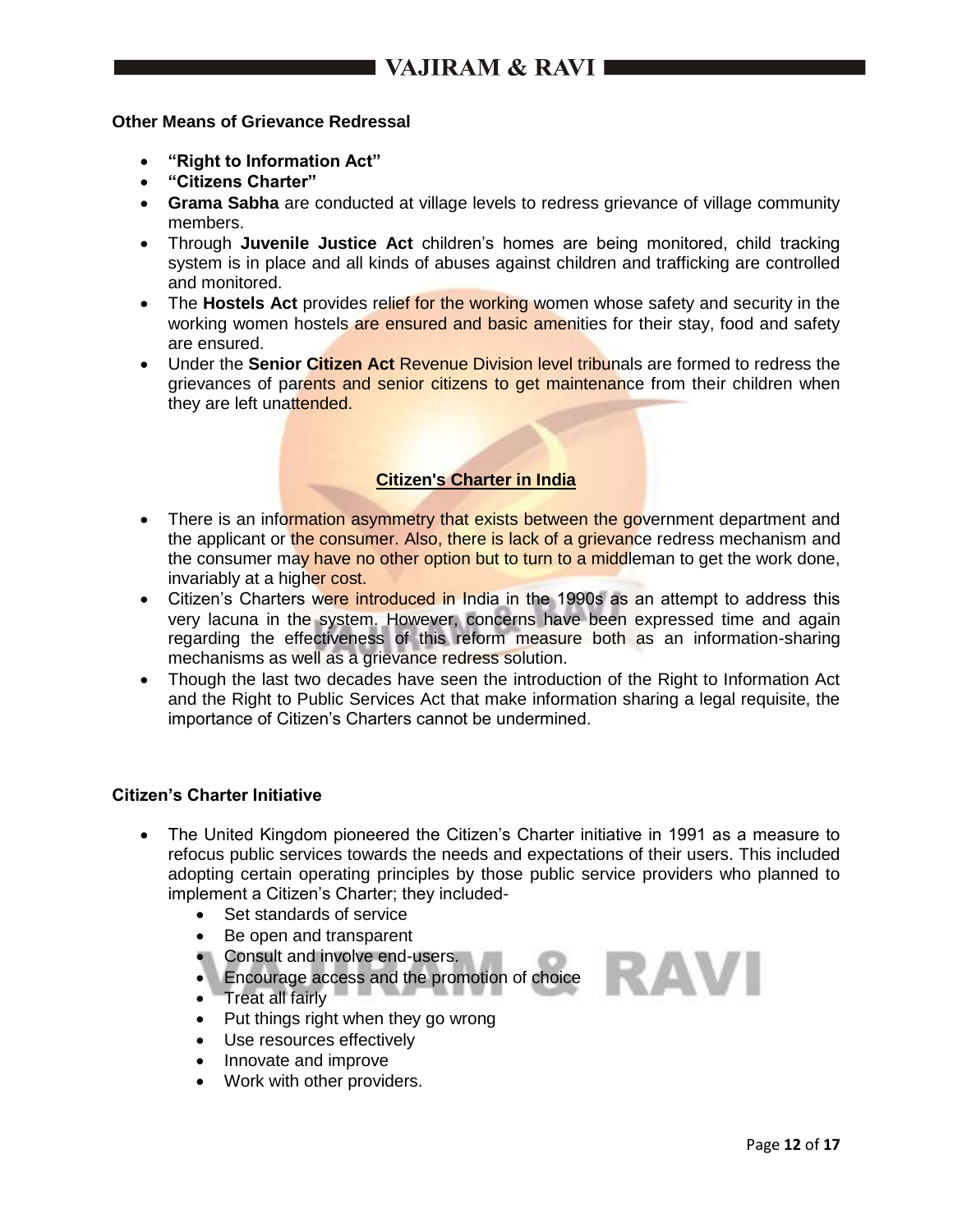- In India, the concept of Citizen's Charters was first introduced in 1994 when consumer rights activists drafted a charter for health service providers at a meeting of the Central Consumer Protection Council in Delhi.
- It saw fruition as an initiative, when, in a state level **conference of Chief Ministers** held in May 1997, the "Action Plan for Effective and responsive Government at the Centre and the State Levels" was adopted, paving the way for the formulation of charters among ministries, departments and agencies that have significant public interaction.
- The Department of Administrative Reforms and Public Grievances (DARPG) of the Government of India took on the task of coordinating, formulating and operationalising Citizen's Charters.
- The DARPG outlined the **following six components** for inclusion in charters drafted by public agencies.
	- o Vision and mission statements
	- o Details of business transacted by the organization
	- o Details of clients
	- o Details of services provided to each client group
	- o Details of grievance redress mechanisms and how to access them.
	- o Expectations from clients
- The Citizen's Charter Handbook created by DPARG outlines the processes which clearly indicates a bottom-up approach involving al the staff of the department especially those who deal with citizen interfaces.

#### **Evaluation of Citizen's Charters and Way Forward**

• Various studies threw up some consistent facets, the most important being that many of the Citizen's Charters were incomplete – details regarding services provided, procedures to be followed for applying for a service, process of grievance redress, names of key officials and their contact details- some aspect or the other was either not or only partially provided.

#### **Way forward:**

- There needs to be a two-pronged approach to ensure that every department of the government has a Citizen's Charter –
	- o Firstly, revision of existing Citizen's Charters to ensure that they meet with all the critical parameters, and
	- o Secondly, a systematic consensus-based formulation of every Citizen's Charter that is practical and whose commitments are achievable as endorsed by those staff members who are at the cutting edge of citizen interface.
- A well-defined Citizen's Charter backed by a committed department will not need any other crutch, such as new service delivery or grievance redress Bills and Acts, if a final and sincere effort can be made to ensure their formulation and implementation in the next two years. Otherwise, this programme should be laid to rest forever.

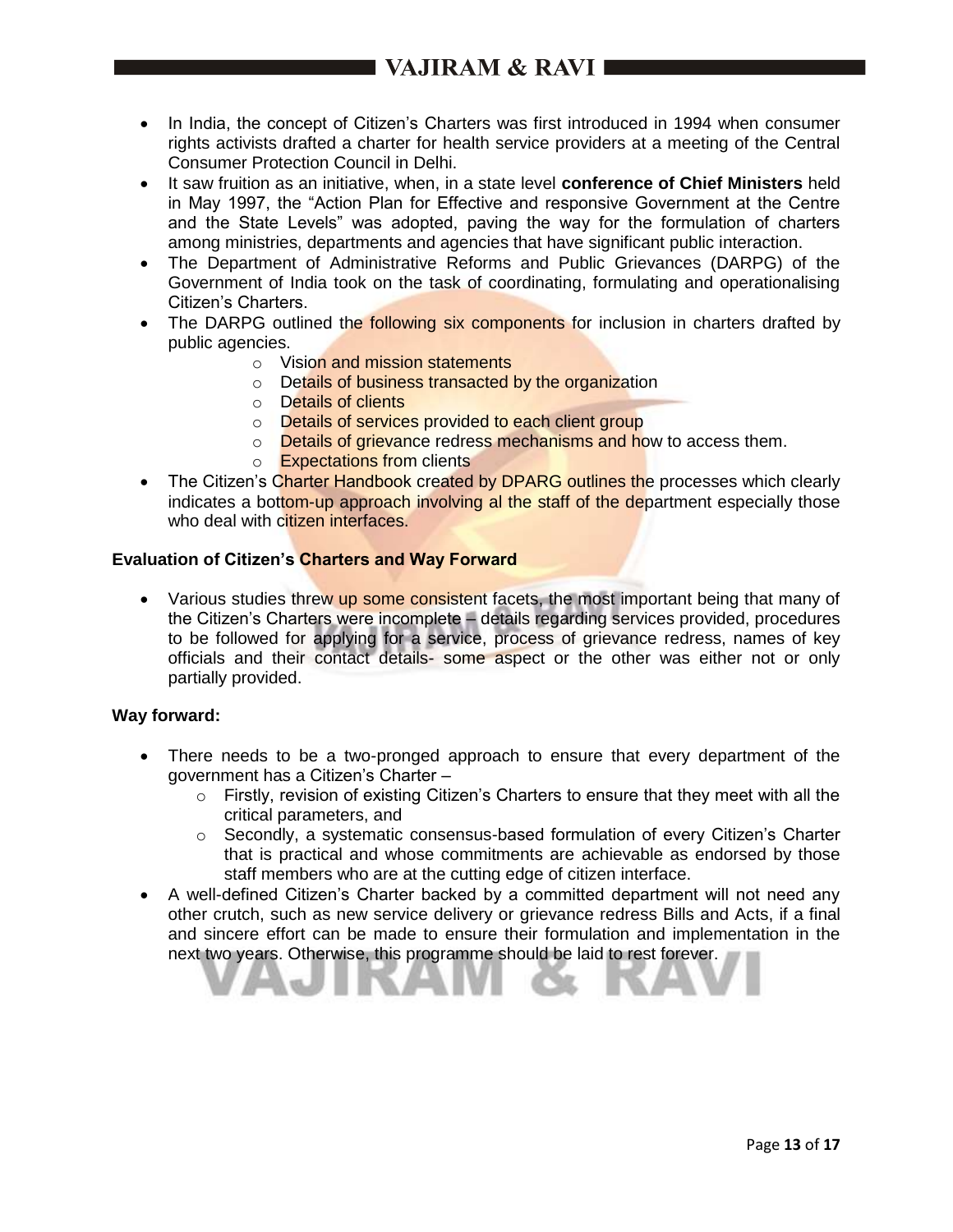## **Addressing Grievances in Health Care**

- Although right to health as an integral facet of the right to life under Article 21 of the Constitution of India, enforcement machineries for this right are virtually non-existent.
- Contours of the right to health and the corresponding duties that it imposes have not yet found legislative expression. Redressal of complaints and grievances is an important part of health service delivery and quality of service standards.
- Unfortunately, there is not one singular agency, policy or organisation that is comprehensively available to the public or the patient to take their grievance and complaints to and find fast solutions. In addition, the process and procedure for filling and following up the complaints and grievances is also not very simple or is taken up with necessary speed and support.
- National Health Policy 2017 does clearly mention about the regulation of clinical establishment. It observes that a few states have adopted the Clinical Establishments Act 2010.
- According to it, grading of clinical establishments and active promotion and adoption of standard treatment guidelines would be one starting point. Protection of patient rights in clinical establishments (such as right to information, access to medical records and reports, informed consent, second opinion, confidentiality and privacy) as key process standards would be an important step. The policy recommends the setting up of a separate, empowered medical tribunal for speedy resolution to address disputes/complaints regarding standards of care, prices of services, negligence and unfair practices.
- The Clinical Establishment Act (CEA) 2010 is a Central law for registration and regulation of all clinical establishments in the country (public or private).
- The CEA has not taken effect in all the states of the country, and this remains its biggest weakness i.e., that there are no minimum uniform standards for all clinical establishments across the country.
- Also, the minimum standards prescribed under it as well as the related rules for various categories of clinical establishment do not contain provisions on grievance redressal.
- There is no requirement for a clinical establishment to have a grievance cell in place as a pre-requisite for obtaining either provisional or permanent registration under the Act. Neither does the application for registration require an undertaking or disclosure to this effect. The closest that the CEA comes is by requiring certain categories of hospitals to have a patient citizen charter in place; however, even this charter does not require the creation of a grievance redressal mechanism.
- The consumer can also lodge a complaint under the Consumer Protection Act (CPA) 1986 as amended recently. But the applicability of CPA to Public Health Establishments (PHEs) has been debatable due to differences in the interpretation of the term "consumer" and "service" by various courts in India.
- As the terms appear in the CPA, a consumer is someone who buys goods or avails services means a variety of services including health care services, but which do not include rendering services free of charge. Therefore, it would appear to exclude the applicability of CPA to PHEs, where generally services are provided free of charge. However, this assumption has been challenged and interpreted by some judgments by the Supreme Court as well as National Consumer Disputes Redressal Commission.
- The National Health Mission through its National Health Portal launched the *Mera Aasptala* app in 2017. My Hospital is Ministry of Health, Government of India's initiative to capture patient feedback for the services received at the hospital through user-friendly multiple channels.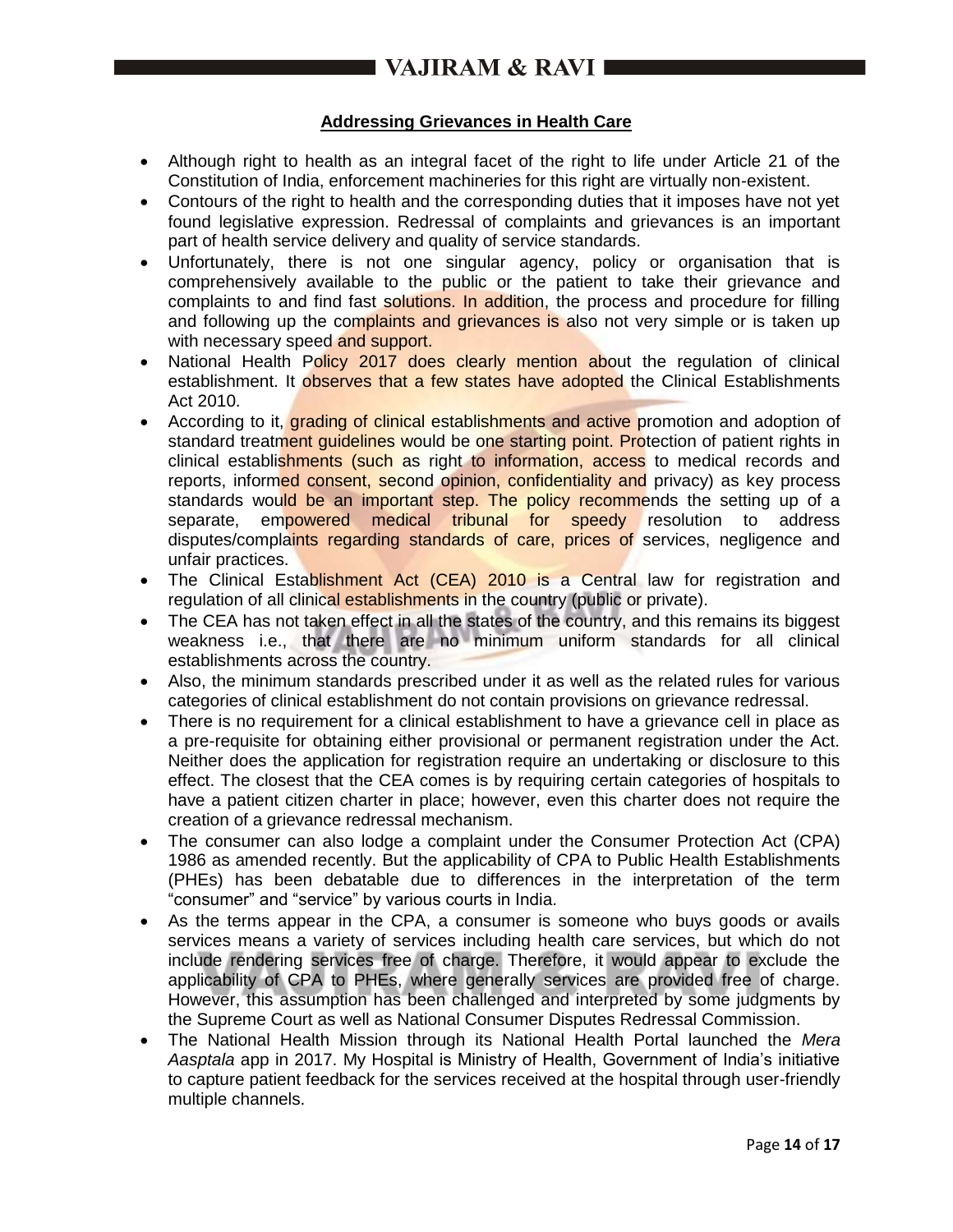# I VAJIRAM & RAVI 1

- My Hospital helps the government to take appropriate decisions for enhancing the quality of healthcare delivery across public facilities which will improve the patient's experience.
- The National Accreditation Board for Hospitals and health care providers (NABH) is another mechanism under Quality Council of India that addresses grievances and appeals.
- Under the Indian Medical Council Act, 1956, the Medical Council of India (MCI) has issued the Code of Ethics Regulations, 2002 (CoER) which lays down standards for the professional conduct, etiquette and ethics for registered medical practitioners. Complaints may be registered before the appropriate Medical Council – state or the MCI.
- Indian Medical Association (IMA) is the only representative, national voluntary organisation of Doctors of Modern Scientific System of Medicine, which looks after the interest of doctors as well as the well-being of the community at large. IMA also has an IMA mediation and grievances cell which receives complaints and meets once a month and takes up the complaints lodged and addresses them.
- National Consumer helpline can also be approached and a complaint can be lodged for medical negligence.
- With the recent high profile cases of some private hospitals in Delhi and Gurgaon as well as public health care hospitals in various parts of the country it is clear that there is an urgent need to devise and implement a clear and practical swift grievance and compliant redressal mechanism that is patient and public friendly and improves access availability and quality.

# **Innovative Financing for Health System**

- Improving health care and increasing the number of people who are healthy is the development goal of any country. In case of fast developing economies like India, there is a little capacity to increase per capita spending on health as these economies have limited capacity to raise tax revenue.
- Progress towards the MGDs, on the whole has been remarkable especially on the front of poverty reduction, education improvements and increased access to safe drinking water. The progress on health goals and targets has also been considerable.
- In case of India, IMR reduced from 88 in 1990 to 35 in 2015 and MMR reduced from 556 in 1990 to 167 in 2015 but failed to achieve the target of reducing IMR by  $2/3^{rd}$  and MMR by  $3/4$ <sup>th</sup> in 1990.
- Health care spending in India including public and the private sector was 4.7 per cent of the country's GDP in 2014 which translates to about 75 USD per capita and three fourths of this is from the private sector. The National Health Account for 2013-14 reports that Government health expenditure in India is 3.8 percent of the total Government Expenditure (TGE) including State and Central government.
- National Health Policy 2017 has committed increasing health expenditure to 2.5 per cent of the GDP by 2024-25.
- In India, health is not solely in the hands of Ministry of Health and Family Welfare and parallel systems in States and local Governments but also on counter sectors like water and sanitation; women and child development; agriculture; industry; environment; rural development and transport etc. Therefore, health outcomes are much beyond the allocation towards health sector.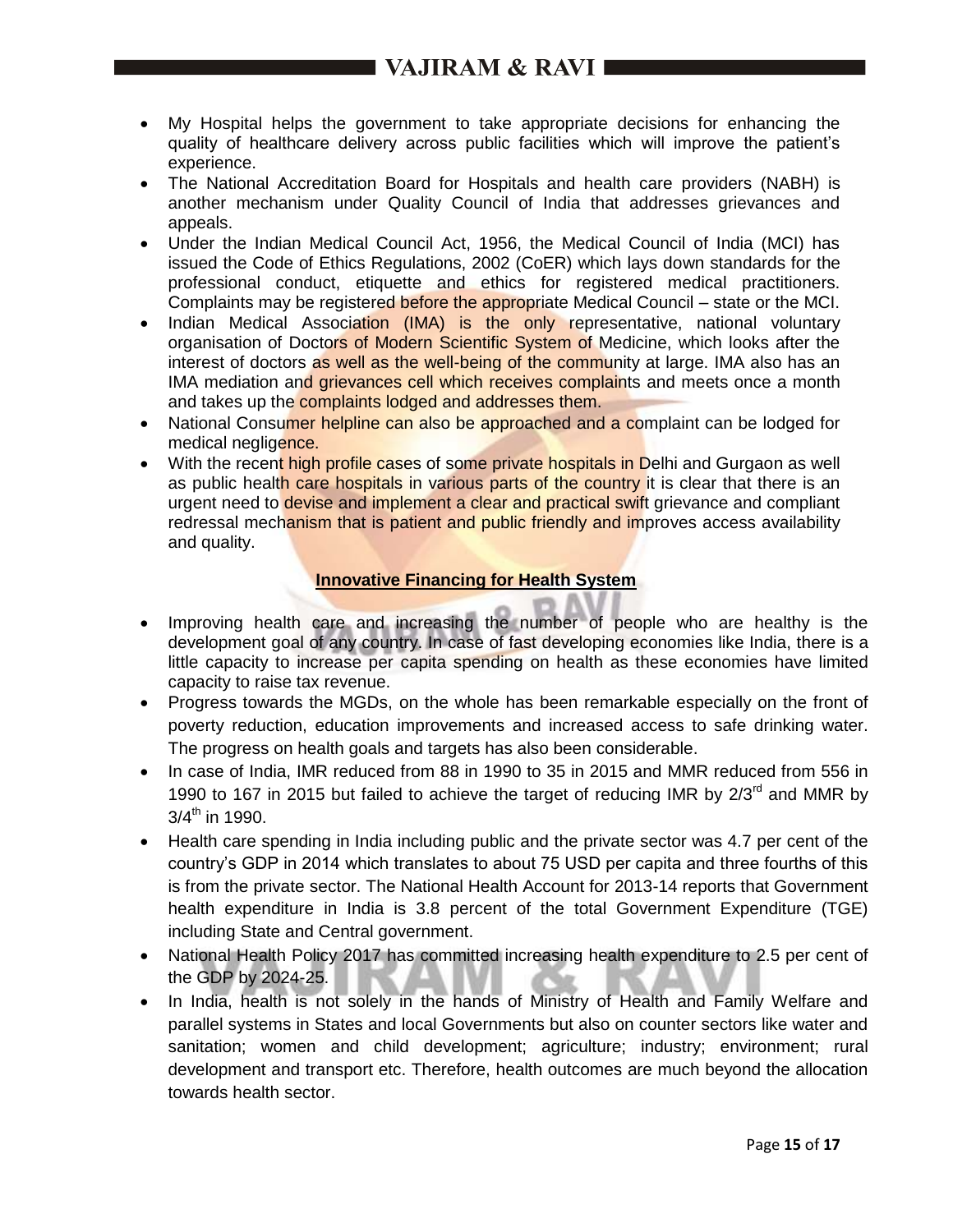# I VAJIRAM & RAVI ■

- In India, to generate more resources for health, there is need to consider review of taxes and subsidies which play a preventive role in controlling communicable diseases. For example, commodities that harm health needs to be declared sin and heavily taxed and taxes to be earnmarked for preventive and promotive health care whereas those beneficial need to be subsidized.
- Raising taxes on harmful commodities may not only improve health but can generate more fiscal space for health. In case of India, taxes on alcohol, tobacco, salt and sugar will not only generate additional resources but would be preventing communicable and noncommunicable diseases and contribute to easing burden on health systems.
- At present, communicable and non-communicable disease cause more than 65 per cent deaths, the fiscal deficit created due to raised taxes would be impacting socio-economic and cultural factors in a low and middle class society.
- Subsidies on commodities such as sugar, diesel, kerosene and coal need to be reviewed and savings to be diverted to nutritious food and clean renewable energy sources. Government need to subsidise LPG heavily instead of diesel, kerosene and coal for cooking.
- Turning point in the era of taxation would be when these taxes, labelled sin tax, are levied to move towards assuring healthy behaviour which act as preventive health providers, save society from Non-Communicable Disease, protect human resources from disability at a juncture when India is at an advantage of demographic surplus which in a way would get converted into demographic dividend.
- In a country like India, inflation suppresses small increases; hence inflation needs to be adjusted to avoid tax ineffectiveness.
- Formulation of a policy on raised taxes may not achieve defined results unless its implementation and enforcement is monitored effectively.
- For the productive utilization of tax resources, part of tax collection could be earnmarked to preventive and promotive health care, improvement for air and water quality, nutrition and treatment of diabetes, Cardiovascular Diseases, Cancer and Chronic Obstructive Pulmonary Disease (COPD).
- In a similar way, another front of resources mobilisation is review of substidise which is a burden on growing economies and may provide some fiscal space. Food substances that contribute to obesity including refined grains such as white flour and white rice are highly subsidised and these subsidies need to be reviewed and reoriented towards improving the nutritional content of subsidised food.
- India subsidises coal, gasoline and their fossil fuels which are the leading products of particulate matter which causes lower respiratory tract infectons, COPDs, cancers, heart diseases and exacerbates the risk of tuberculosis.
- According to a 2015 IMF report, government spent 6.5 percent of the world's GDP to subsidise energy and energy subsidies exceeded public spending on health and education. Re-allocating fuel subsidies towards clean fuels and eliminating subsidies on those items which have direct harmful effect on health is necessary to improve health and save scarce resources.
- Farmers of tobacco and sugarcane do well as these crops are cash crops in India but they should be assisted to switch over to such crops that are not harmful to human health and